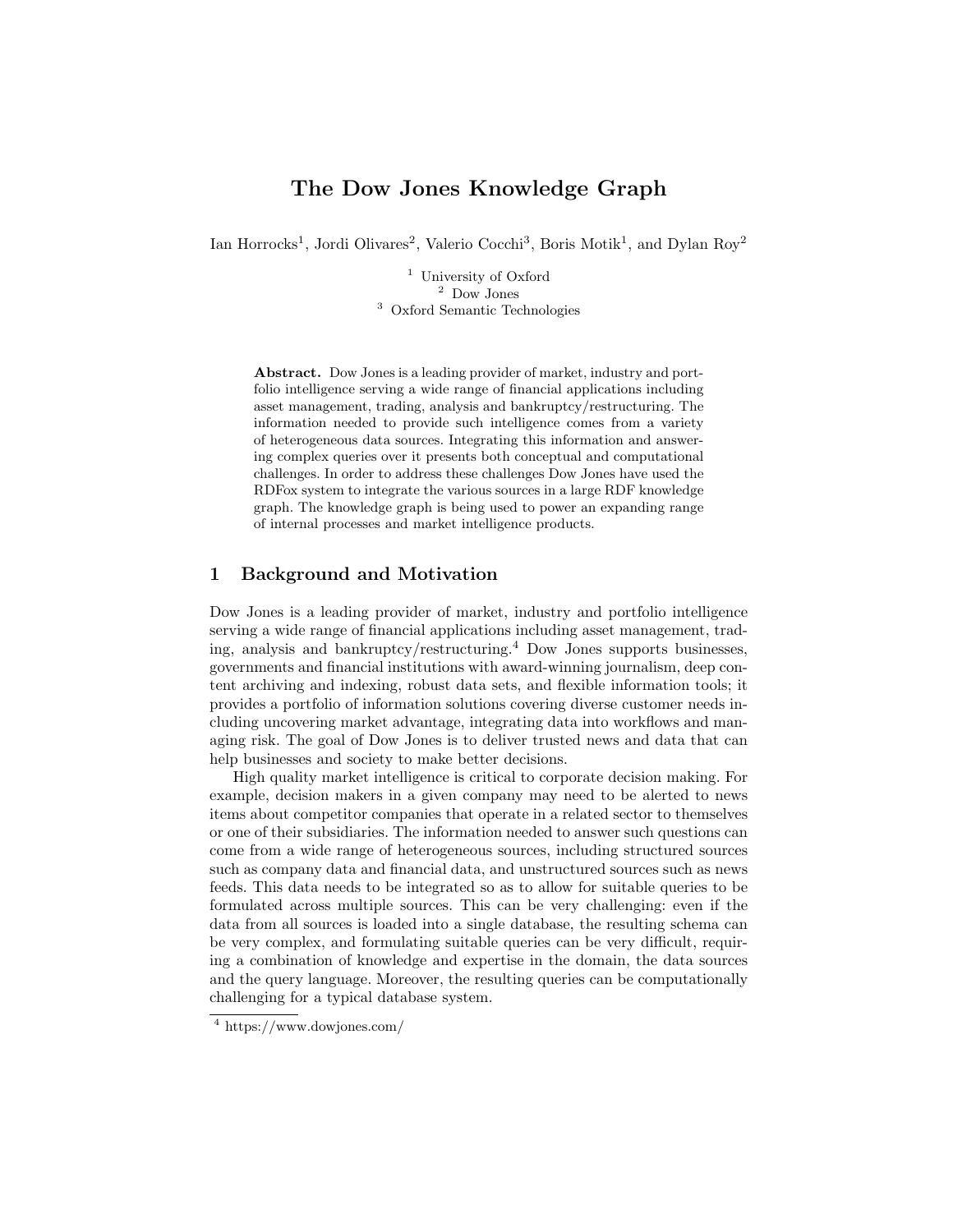The solution adopted at Dow Jones is to use relevant information from multiple sources to construct a large RDF knowledge graph. This is achieved by using the standard direct mapping to transform structured sources into RDF triples [3], and by using an NLP process to extract relevant facts from news feed articles and transform them into triples. Fast loading and updating of the graph is critical to the feasibility of this approach: the graph currently consists of approximately 2.6 billion triples, and while some of these are derived from relatively static data sources (such as company data) others come from rapidly changing sources (such as news feeds).

The knowledge graph will power a wide range of internal processes and market intelligence products, with knowledge from the graph being accessed via SPARQL queries [6]. For example, Dow Jones researchers maintain data about competitor relationships between companies, and to support this they use an in-house tool to explore information about companies and their relationships retrieved from the graph via back-end SPARQL queries. Using SPARQL queries over the knowledge graph provides applications with both power and flexibility, but it means that fast SPARQL query answering is critical in order to provide acceptable response times in applications.

In order to meet these requirements, Dow Jones has chosen to use the RDFox knowledge graph system. RDFox provides fast parallelised data loading and is able to load all 2.6 billion triples in approximately 26 minutes using only a relatively modest 4 vCPU server; it also supports incremental updates, and can add/delete several thousand triples per second. RDFox also provides a highly optimised SPARQL engine which not only exploits novel in-memory data structures but also employs sideways information passing to optimise complex SPARQL queries; as a result, typical queries can be answered in milliseconds, and even hard "stress-test" queries can be answered in only a few seconds.

In the remainder of the paper we will provide more details about the construction of the knowledge graph and how it is used in applications (Section 2); review the relevant features of RDFox, and in particular the data loading and query answering capabilities that are critical in this setting (Section 3); present some data on system performance (Section 4); and discuss future plans for extending the system and its application (Section 5).

# 2 Knowledge Graph Construction and Applications

### 2.1 Knowledge Graph Construction

The knowledge graph integrates data from a wide range of sources that are maintained by and hosted in various different parts of the company. The majority of the data comes from the following sources:

– Basic information about companies. This is stored in a relational database and consists of basic information about more than 70 million companies including name, address, normalized code for the region of the address, industry codes (NAICS, SIC, NACE), other identifiers (such as DUNS or LEI), and other name aliases that might be found in news feeds.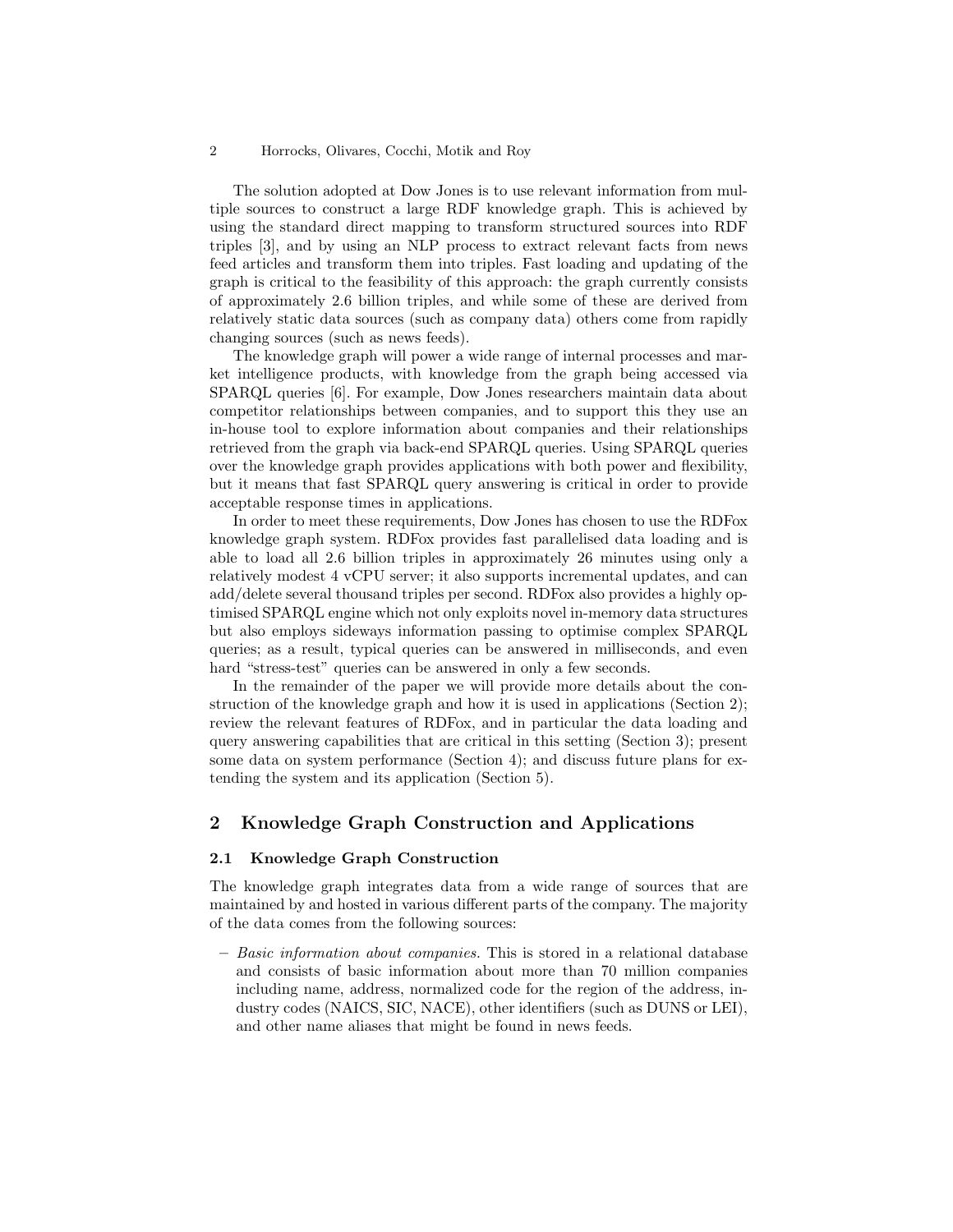- $-$  Company hierarchy information. This is stored in a relational database and consists of information that links a DUNS coded company to its parent company, forming a company hierarchy graph in relational form.
- Executives. This is stored in a relational database and consists of information about more than 140 million company executives including their name, the companies that they are associated with and the roles that they play in these companies.
- Stock information about companies This is stored in a relational database and consists of information about approximately 100,000 company stock market listings including their stock ticker (a unique identifier assigned to each security traded on a particular market), whether this is the main listing or not, and in which stock exchanges they are listed.
- $-$  *Stock exchanges*. This is stored in a CSV file and consists of information about stock exchanges including their name, location and relationship to other exchanges. The data is publicly available and can be accessed from https://www.iso20022.org/market-identifier-codes.
- Geonames. This is a public domain geographical names database derived from official public sources, and extended and improved via crowdsourcing. It consists of information about more than 25 million locations, including name variants, latitude, longitude, elevation, population, etc. The data is already available as RDF and can be accessed via https://www.geonames.org/.

The relational data sources are transformed into RDF triples via the standard Direct Mapping of Relational Data to RDF [3]. A similar process is used to transform the CSV data into RDF. The Geonames data is already in RDF form. Integration of this data is relatively straightforward as the structured sources are well curated, and include industry standard identifiers such as ticker symbols, DUNS numbers, and NAICS codes. Some cleanup of "messy" identifiers may be required in the future if other data sources are added, but this is not currently an issue for Dow Jones.

The above sources yield a total of approximately 2.3 billion triples, and constitute about 90% of the triples in the knowledge graph. These sources are continuously curated and updated, but the rate of change is relatively low, and in order to simplify the system architecture the whole ETL process is simply repeated once per month.

In addition to this relatively static data, the graph also includes data extracted from financial news articles from several sources:

 $-$  Articles from Dow Jones publications including the Wall Street Journal,<sup>5</sup> Market Watch<sup>6</sup> and Baron's Magazine.<sup>7</sup> Approximately  $7-10$  thousand such articles are available at any time, and this set is constantly changing as old articles are deleted, new articles are added and existing articles are edited.

 $\frac{5 \text{ https://www.wsj.com/}}{}$ 

 $^6$ https://www.marketwatch.com/

<sup>7</sup> https://www.barrons.com/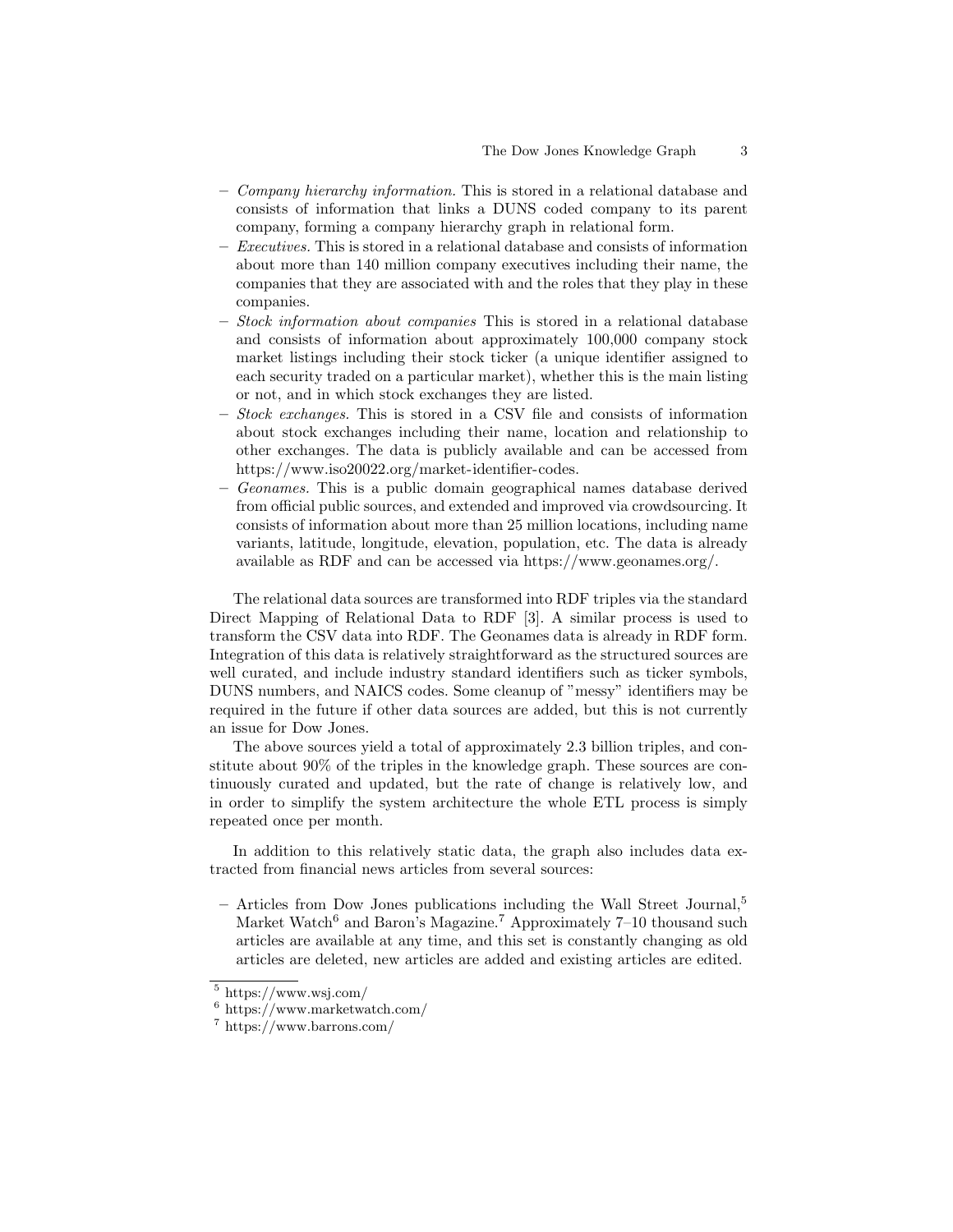- 4 Horrocks, Olivares, Cocchi, Motik and Roy
	- Articles from the Dow Jones Factiva feed.<sup>8</sup> Approximately 150–250 thousand such articles are available at any time, and like the Dow Jones articles the set of available articles is constantly changing.

Each available Dow Jones article is represented by an entity in the knowledge graph, along with meta-data such as its title, news topics, and companies and regions mentioned. Some of this meta-data is available directly, but some, such as companies and regions mentioned, must be extracted from the text. This is done using a custom NLP process that extracts not only this kind of metadata, but also so called *signals* that indicate relevant events such as earnings announcements, initial public offerings (IPOs), acquisitions, mergers and Chapter 11 bankruptcy filings. Each such signal is also represented by an entity in the graph. The data extraction process exploits domain knowledge stored in the graph and uses it to identify target entities (such as companies and regions), and is designed so as to be easily adaptable to capture any kind of entity or signal that might be of interest to Dow Jones customers, and that might help them to identify relevant news content. Article and signal meta-data is stored as triples in the knowledge graph associated with the relevant article and signal entities; additional triples link signal entities to relevant articles, companies, regions, etc.

Articles from the Factiva feed are processed in the same way, but due to the very large number of such articles they are only stored in the graph if they are found to contain relevant entities or signals.

The above process typically yields in the range of 4-5 thousand new signals each day, amounting to approximately 30–40 thousand triples. These are added to the knowledge graph incrementally, which takes only a few seconds. At the same time, triples relating to older articles that have been deleted from the relevant news-feeds are removed from the knowledge graph; this is again done incrementally, and again requires only a few seconds.

When signals are first added to the knowledge graph they are marked as "potential" by adding a suitable triple to the signal entity. Potential signals are checked and curated by human experts, and if confirmed the "potential" triple is deleted; otherwise the whole signal is deleted. These deletions are again achieved via incremental updates; such updates involve deleting only a small number of triples, which typically requires only a few milliseconds.

Finally, Dow Jones also maintains data about competitor relationships between companies. This data is actively curated on a continuous basis using an in-house tool that exploits knowledge graph queries to identify and analyse possible competitors. The resulting competitor relationship data is stored back into the knowledge graph. This is again realised via incremental updates; as in the case of signal curation, the number of triples involved in each update is relatively small and such updates can be performed in only a few milliseconds.

When all these sources are loaded into RDFox the resulting knowledge graph contains approximately 2.6 billion triples.

The resulting graph structure is very simple. The Direct Mapping of relational sources produces a structure that directly mimics the source tables; ar-

<sup>8</sup> https://factiva.com/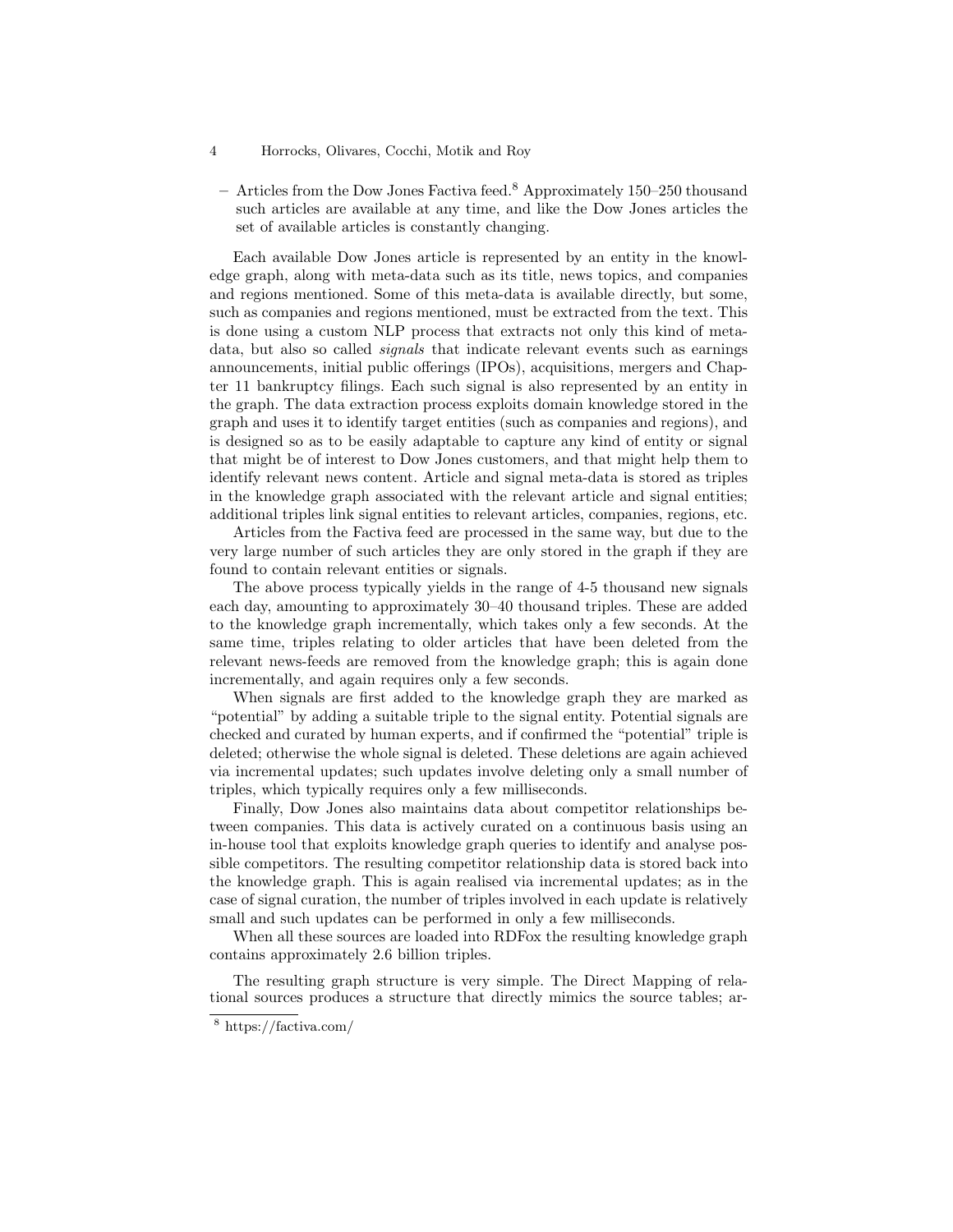ticles and signals are represented by single entities, with attached (meta-) data triples; and triples are used to link signals, articles and other entities in the graph. Dow Jones have chosen to use the W3C Shape Expressions Language (ShEx) to describe this structure [18]. This could in principle be used for data validation, but it is used at Dow Jones simply to document the graph structure. Dow Jones application developers and knowledge engineers use the ShEx schema to help them to write queries, and they chose ShEx over SHACL [19] for this purpose because they find ShEx syntax to be more natural and easier to understand. For example, the following extract specifies the graph structure of stock listings:

```
cande-shex:StockListing {
a [ cande:StockListing ] ;
cande:lists_company IRI // orm:continuation cande-shex:Company ;
cande:has_ticker_symbol xsd:string ;
cco:designated_by @cande-shex:StockListingIdentifier * ;
cande:listed_in IRI // orm:continuation cande-shex:StockExchange ;
cande:is_primary_listing xsd:boolean ;
}
cande-shex:StockListingIdentifier {
a [ cande:SEDOL cande:ISIN cande:CUSIP ] ;
common:id_literal xsd:string ;
}
```
From this the developers and engineers can quickly identify the relevant predicates for accessing information about stock listings, e.g., they can access the ticker symbol via the cande:has\_ticker\_symbol predicate, and for navigating to other entities, e.g., they can navigate to the relevant company entity via the cande:lists company predicate; moreover, they can see that the structure of companies is specified by the shape expression cande-shex:Company.

As mentioned above, ShEx could in principle be used for data validation, but it is not supported by RDFox. However, it would be an easy matter to translate ShEx into SHACL, which is supported by RDFox, if data validation were required.

### 2.2 Knowledge Graph Applications

The knowledge graph can be used to answer questions that would be difficult or impossible to answer without integrating multiple data sources. For example, given a company C specified by  $\leq$  companyIri $\geq$ , the following query  $Q_1$  retrieves competitor companies that are listed in the stock exchange and are in the same or related sector as C or that are in the exact same sector as one of C's direct subsidiaries:

```
SELECT DISTINCT ?competitor ?industryCode ?industryCodeType
WHERE {
 BIND(?company AS <companyIri>)
 {
    ?company cande:has_industry_code/skos:relatedMatch/^skos:relatedMatch
```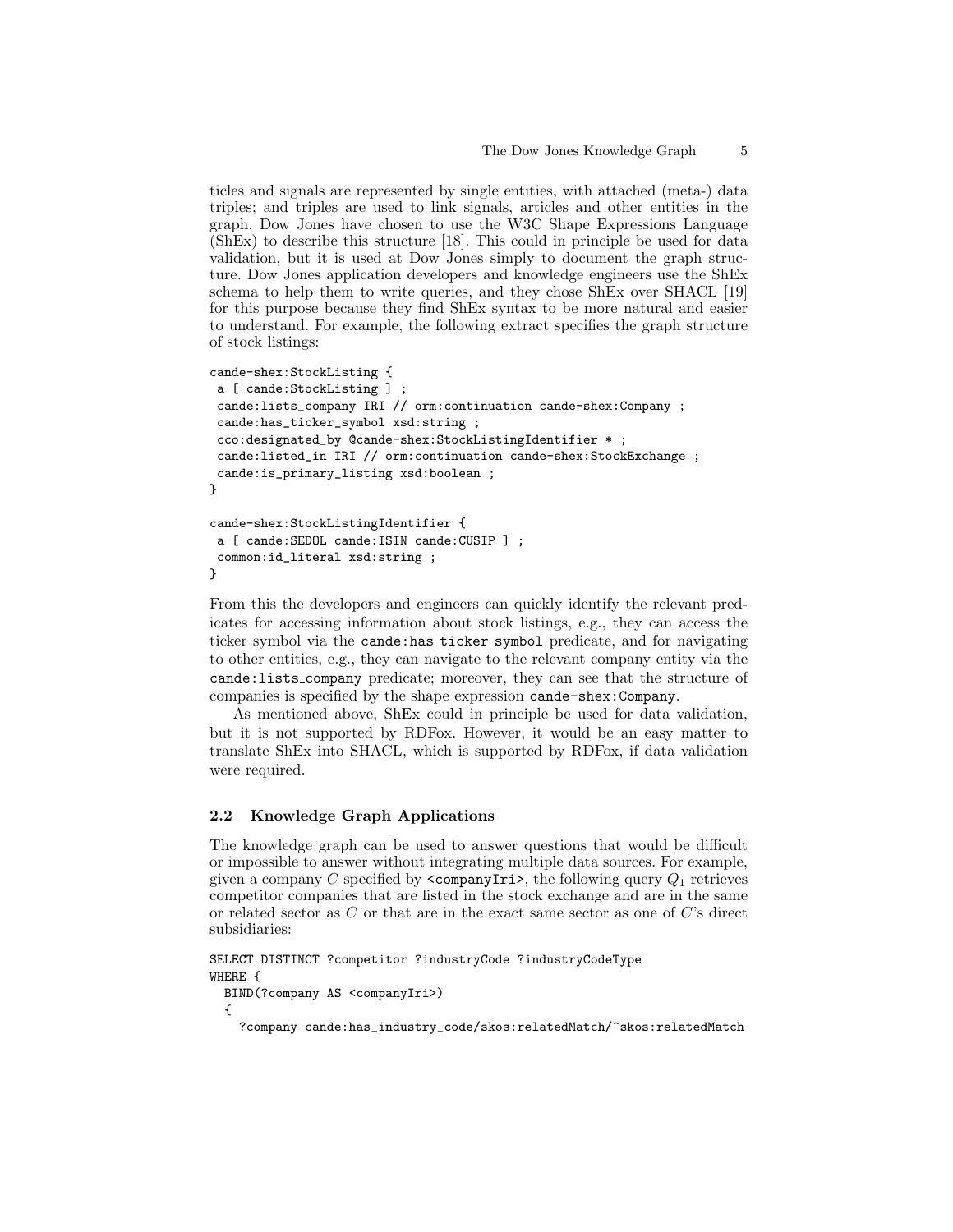```
6 Horrocks, Olivares, Cocchi, Motik and Roy
```

```
?industry .
 } UNION {
    [] cco:is_subsidiary_of ?company ;
       cande:has_industry_code ?industry .
 }
  ?industry a ?industryCodeType ;
              cande:has_id ?industryCode .
 FILTER(?industryCodeType IN (djid:DJIDCode, djn:DJNCode, naics2017:NAICSCode))
  ?competitor cande:has_industry_code ?industry .
  [] cande:lists_company ?competitor ;
}
```
Answering this query requires integrating basic company data, company hierarchy data, competitor relationships data and stock listings data. Such queries can be relatively easily constructed by consulting the ShEx specification outlined in Section 2.1 above.

The knowledge graph can power a wide range of internal processes and market intelligence products. One such internal process is the construction of the knowledge graph itself, and in particular the extraction of signals from news articles. Here the knowledge graph is used to support validation and disambiguation; for example, if the we find a potential signal of the form A is buying B, then A and B should both be companies, and should be identified with specific companies represented in the knowledge graph.

Another example is the identification of competitor relationships between companies. As already mentioned in Section 2.1, data about competitor relationships is stored in the knowledge graph and is presented to customers in "quote pages" which provide detailed information about given companies. Dow Jones researchers continuously curate this competitor data using a tool that supports identifying and exploring possible competitors. Users can specify a range of different search parameters and filters, and these are converted into SPARQL queries over the knowledge graph which return (details about) relevant companies; see, for example, query  $Q_1$  above. Queries are constructed using templates whose slots can be filled with values derived from the user-specified search and filter parameters; in the case of  $Q_1$ , the company of interest can be specified in <companyIri>. The system is designed so that it is easy to add new parameters, filters and query templates as needed to meet user requirements.

An example of a product in which the knowledge graph will be used is the Wall Street Journal (WSJ) Bankruptcy Pro.<sup>9</sup> This product provides a searchable archive of relevant articles, and supplements articles with important data such as competitor analyses, risk factor identification, capital structure, credit ratings and recent filings. Users can specify a range of different search parameters and filters, and these will be converted into SPARQL queries over the knowledge graph which return (pointers to) relevant articles and data. Queries will be constructed using templates in the same way as for the competitor research tool described above.

<sup>9</sup> https://wsjpro.com/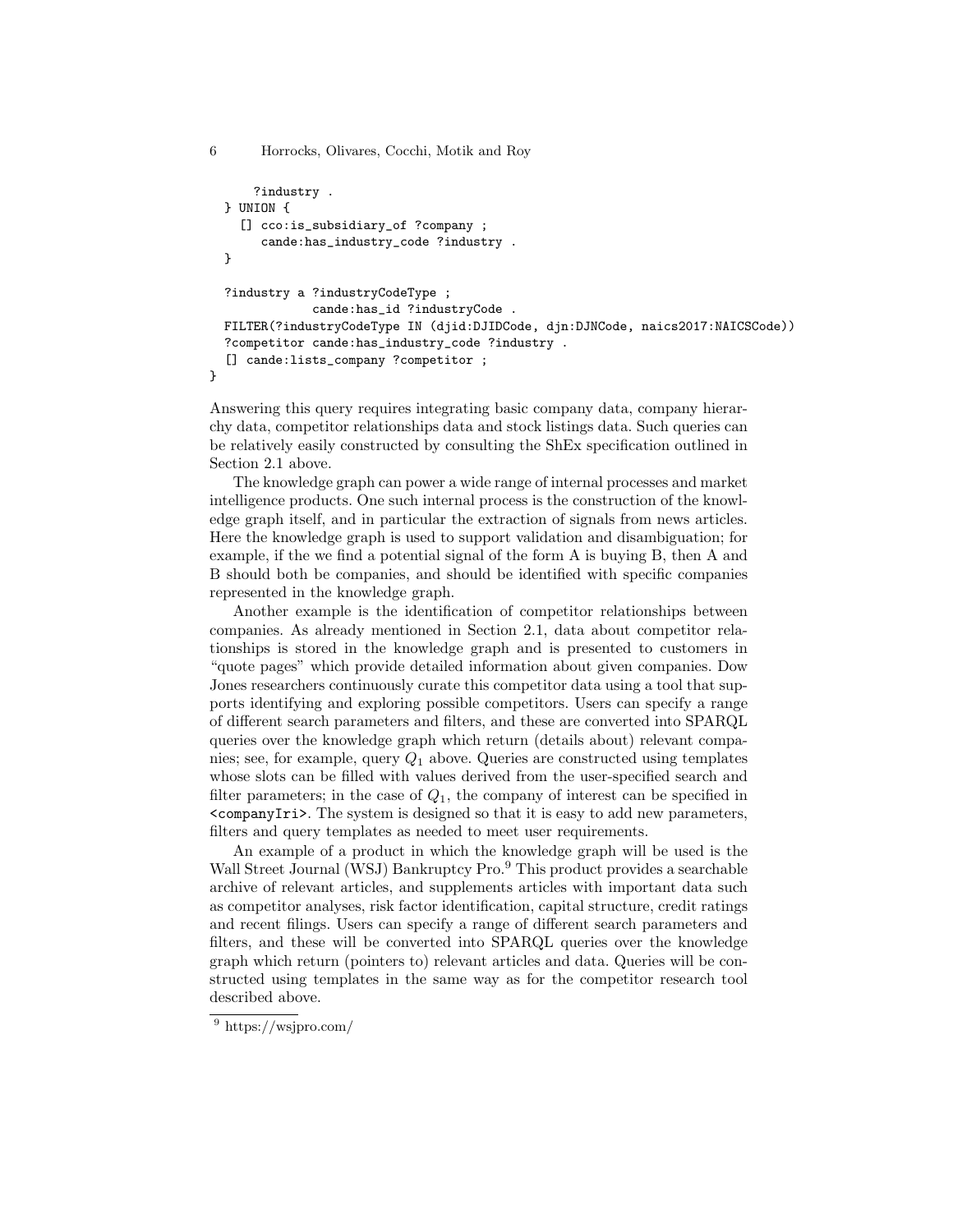The knowledge graph will also enable a range of new and more powerful applications that are currently under development including, e.g., personalised recommendations for customers, including recommending relevant authors and news articles, analysis of investment risk factors, and checks on regulatory compliance. Many of these applications will involve heavy use of RDFox's reasoning capabilities.

# 3 RDFox

As we have seen in Sections 2.1 and 2.2, construction and maintenance of the knowledge graph depends on fast loading and updating of triples, while applications of the knowledge graph depend on fast responses to SPARQL queries. These were the main considerations that led Dow Jones to select the RDFox system.

RDFox is a high performance knowledge graph and semantic reasoning engine. Originally the result of research at the University of Oxford [14], RDFox is now developed and marketed by Oxford Semantic Technologies.<sup>10</sup> RDFox exploits a patented in-memory architecture and parallelised computation to provide high performance for data loading, reasoning and query answering. Key features of RDFox include:<sup>11</sup>

- RDF triples, rules, and OWL 2 [17] and SWRL [8] axioms can be imported either programmatically or from files in a range of formats including turtle, datalog and OWL. RDF data can also be validated using the SHACL constraint language.
- Information can be accessed directly from external data sources, such as CSV files, relational databases, and Apache Solr.<sup>12</sup>
- Triples, rules and axioms can be exported into a number of different formats, and the contents of the system can also be (incrementally) saved into a binary file, which can later be used to restore the system's state.
- Multi-user support with ACID transactional updates [5].
- Access control allows for individual information elements in the system to be assigned different access permissions for different users.
- Full support for SPARQL 1.1, and functionality for monitoring query answering and accessing query plans.
- Materialization-based reasoning, where all triples that logically follow from the triples and rules in the system are materialized as new triples.
- Incremental update of materialized graphs: reasoning does not need to be performed from scratch when the information in the system is updated.
- Explanation of reasoning results: RDFox is able to return a proof for any new fact added to the store through materialization.

<sup>10</sup> https://www.oxfordsemantic.tech/

<sup>&</sup>lt;sup>11</sup> See https://arxiv.org/pdf/2102.13027.pdf for a survey of RDF stores and their features.

 $12 \text{ https://solv.apache.org/}$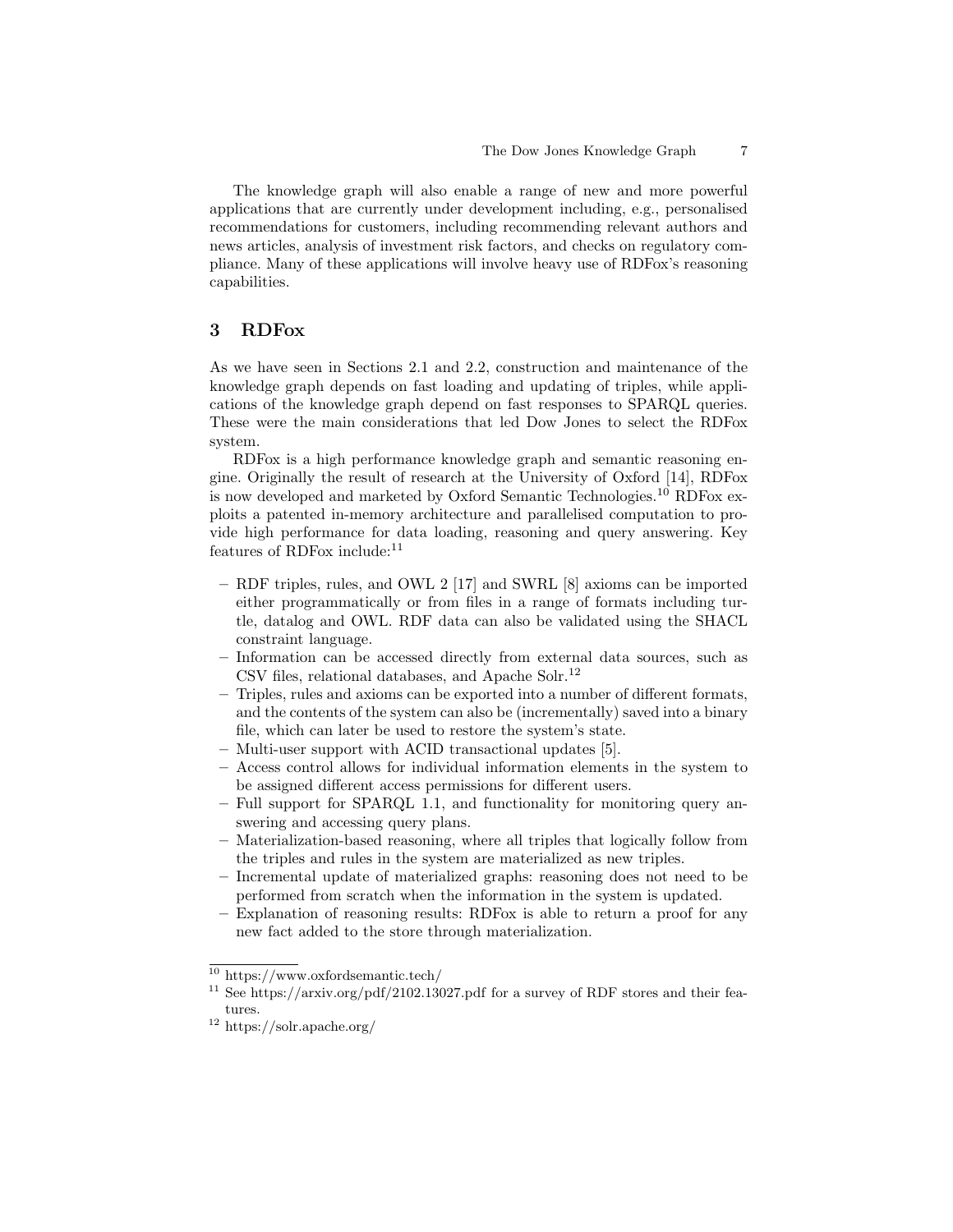

Fig. 1. RDFox Architecture

Figure 1 illustrates RDFox's basic features and functionality. At startup, RDFox can load data, rules, axioms and constraints in a range of different formats as described above. It is also possible to import data directly from external legacy sources including relational databases, CSV files and Apache Solr. Alternatively, the system can be restored from a previous state saved in a binary file. An important feature in the Dow Jones application is that RDFox can import multiple sources in parallel, and we will discuss this in more detail below.

After loading, RDFox performs materialization-based reasoning and constraint validation using a parallelized variant of the seminaïve algorithm  $[1, 13]$ (see Section 3.1). Once the initial materialization process is complete the store is ready for subsequent operations including querying and incremental updating. Access control and ACID transactions allow for control over user access to data and ensure predictable behaviour when multiple users are updating the store. The state of the system can also be saved in a binary file for subsequent reloading.

Incremental updates can include deletion and addition of data, and also deletion and addition of rules, axioms and constraints. RDFox deals with such updates using FBF, a novel extension of the delete and rederive (DRed) view maintenance algorithm that avoids excessive overdeletion [11, 12]. Like data loading, incremental updates are parallelized for improved performance. RDFox uses a highly optimised SPARQL engine with sideways information passing; this is another important feature in the Dow Jones application that we will discuss in more detail below. Each query is evaluated on a single thread, but multiple queries can be evaluated in parallel using multiple threads.

### 3.1 Parallelized Materialization

As already mentioned, RDFox materializes all implied triples using a parallelized variant of the seminaïve algorithm  $[1, 13]$ . The triples that make up the RDF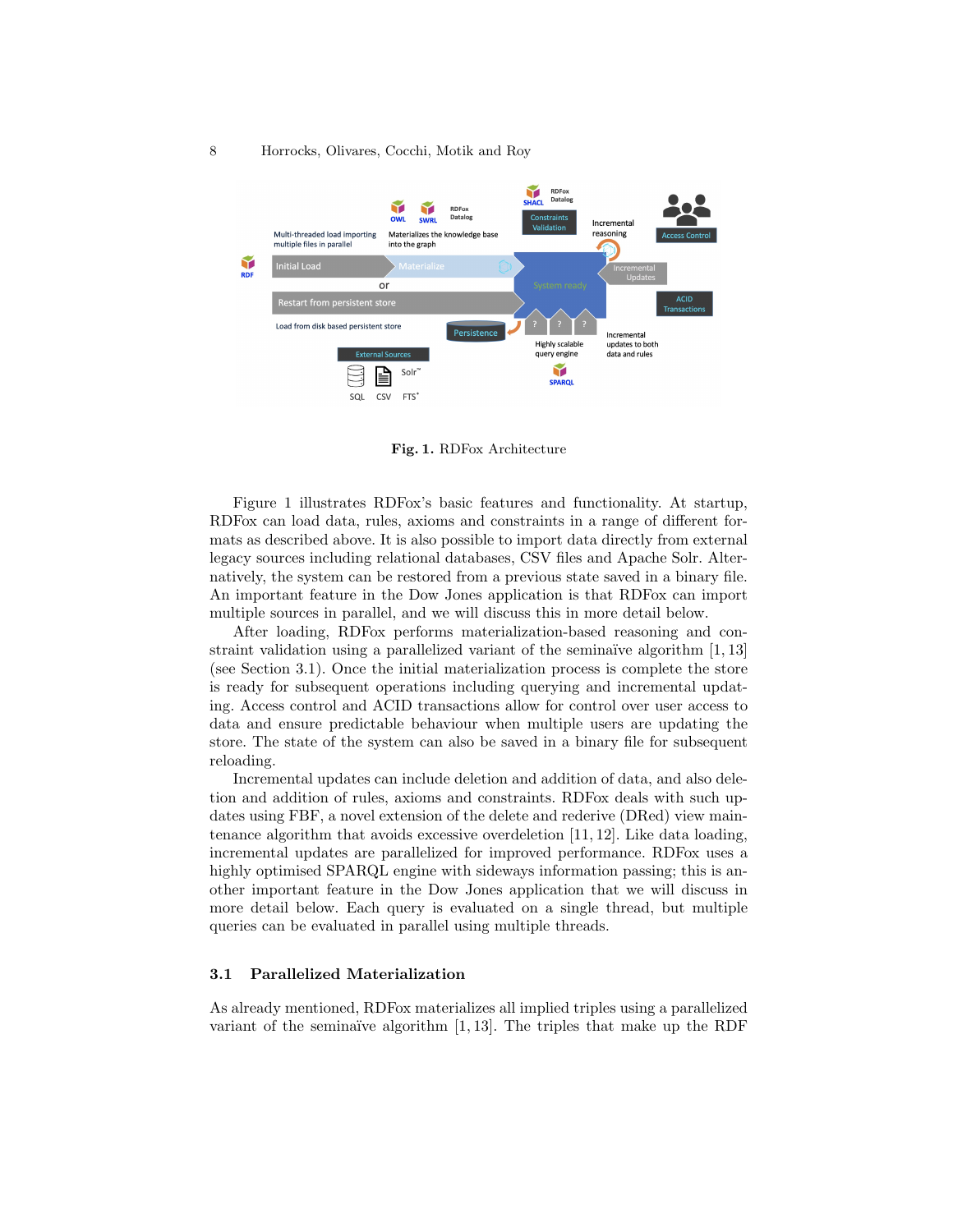

Fig. 2. Data Structure for Storing RDF Triples

graph are stored in a table. The triples are considered one at a time and matched to the rules, with parallelization being achieved by assigning triples to available threads. For example, given the following rules

$$
\langle ?x, C, ?y \rangle \land \langle ?y, E, ?z \rangle \rightarrow \langle ?x, D, ?z \rangle \tag{R1}
$$

$$
\langle ?x, D, ?y \rangle \land \langle ?y, E, ?z \rangle \rightarrow \langle ?x, C, ?z \rangle \tag{R2}
$$

and a triple  $\langle a, E, b \rangle$ , a thread will match it to the triple  $E(?y, ?z)$  in rule (R1) and evaluate subquery  $\langle x, C, a \rangle$  to derive triples of the form  $\langle x, D, b \rangle$ , and it will handle rule  $(R2)$  analogously. We thus obtain independent subqueries, each of which is evaluated on a distinct thread. The difference in subquery evaluation times is irrelevant because of the large number of queries (i.e., proportional to the number of triples) so threads are fully loaded.

A naïve application of this idea would be inefficient: if we have triples  $\langle a, C, b \rangle$ and  $\langle b, E, c \rangle$ , then we would derive the triple  $\langle a, D, c \rangle$  twice—that is, we would consider the same rule instance twice. To address this source of inefficiency, the seminaïve algorithm evaluates subqueries only over the triples that appear before the triple being processed. For example, if  $\langle a, C, b \rangle$  is processed first, then  $\langle b, E, c \rangle$ will not be visible to the subquery and  $\langle a, D, c \rangle$  will not be derived; however, when  $\langle b, E, c \rangle$  is processed,  $\langle a, C, b \rangle$  will be visible to the subquery and  $\langle a, D, c \rangle$ will be derived.

To support this idea in practice, RDFox uses patented data structures that support both efficient evaluation of subqueries and efficient parallel updates [13, 9]. Like systems such as Hexastore [20] and RDF-3X [16], RDFox maintains indexes over stored triples to support efficient (sub)query evaluation; RDFox, however, uses hash-based indexes that allow for efficient 'mostly' *lock-free* parallel updates [7]: most of the time, at least one thread is guaranteed to make progress regardless of the remaining threads.

RDFox stores triples in a six-column triple table as shown in Figure 2. As usual in RDF systems, resources are encoded as integer IDs using a dictionary, with IDs produced by a counting sequence so they can be used as array indexes. Columns  $R_s$ ,  $R_p$ , and  $R_o$  contain the integer encodings of the subject, predicate, and object of each triple. Each triple participates in three linked lists: an sp-list connects all triples with the same  $R_s$  grouped (but not necessarily sorted) by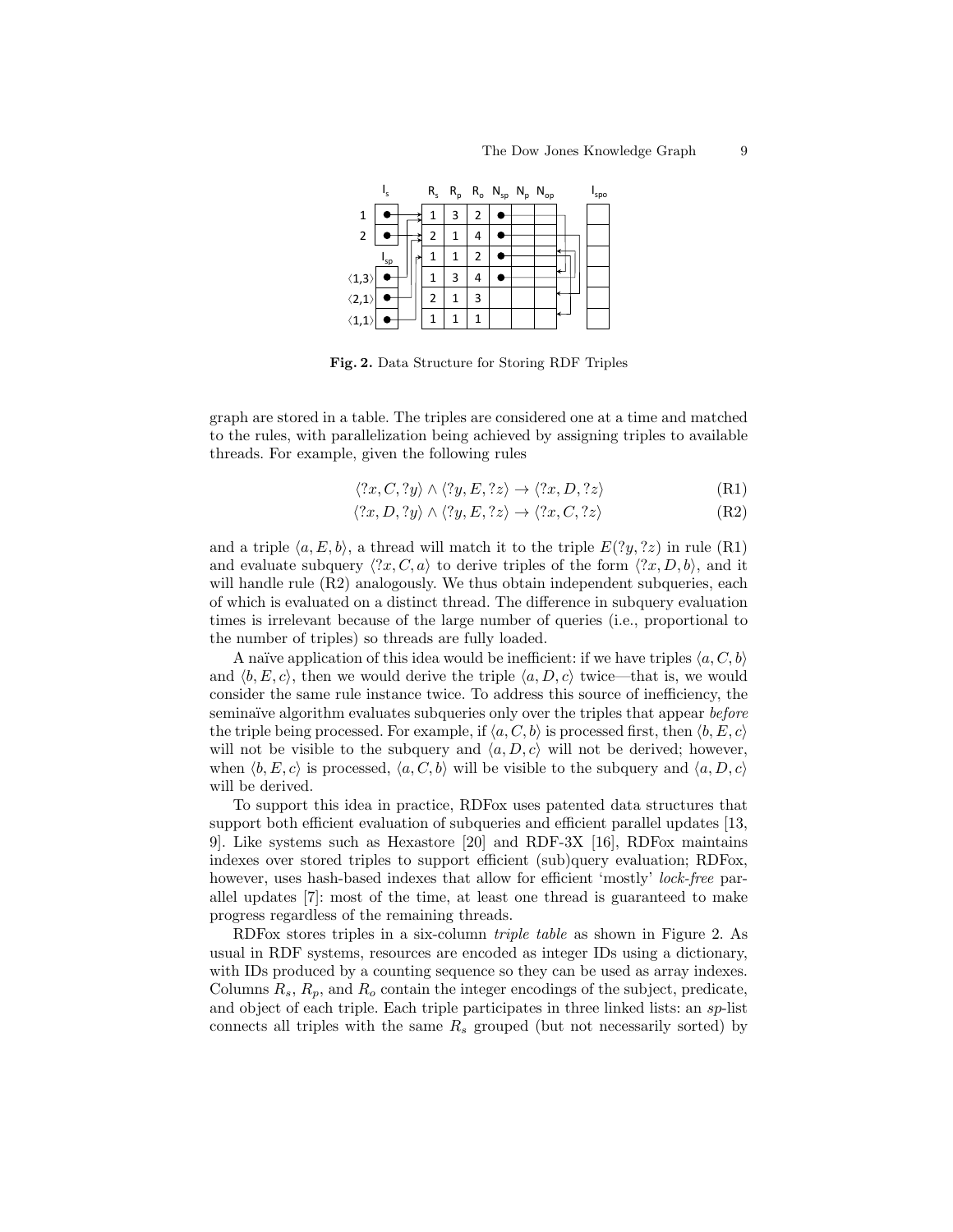$R_p$ , an op-list connects all triples with the same  $R_o$  grouped by  $R_p$ , and a p-list connects all triples with the same  $R_p$  without any grouping; columns  $N_{sp}$ ,  $N_{op}$ , and  $N_p$  contain the next-pointers. Triple pointers are implemented as offsets into the triple table.

RDFox maintains various indexes to support matching triples with different binding patterns (i.e., different configurations of variables in the triple). For example, index  $I_s$  maps each s to the head  $I_s[s]$  of the respective sp-list; to match a triple  $\langle s, ?y, ?z \rangle$  in I, we look up  $I_s[s]$  and traverse the sp-list to its end; if  $?y = ?z$ , we skip triples with  $R_p \neq R_o$ . Index  $I_{sp}$  maps each s and p to the first triple  $I_{sp}[s, p]$  in an sp-list with  $R_s = s$  and  $R_p = p$ ; to match a triple  $\langle s, p, ?z \rangle$  in I, we look up  $I_{sp}[s, p]$  and traverse the sp-list to its end or until we encounter a triple with  $R_p \neq p$ . Index  $I_{spo}$  contains each triple in the table, and so it can match fully specified triples  $\langle s, p, o \rangle$ . Other indexes include  $I_p$ , and  $I_o$ and  $I_{op}$ . Indexes  $I_s$ ,  $I_p$ , and  $I_o$  are realised as arrays indexed by resource IDs. Indexes  $I_{sp}$ ,  $I_{op}$ , and  $I_{spo}$  are realised as open addressing hash tables storing triple pointers.

Lock-freedom is achieved using compare-and-set (CAS) instructions:  $CAS(loc, exp, new)$  loads the value stored at location loc into a temporary variable old, stores the value of new into loc if  $old = exp$ , and returns old; hardware ensures that all steps are atomic (i.e., without interference). CAS can be used directly to update the linked lists in the triple table. For example, if thread  $T<sup>1</sup>$ has added a triple  $\langle 1, 3, 6 \rangle$  to the table and is trying to add it to the  $N_{sp}$  list after the triple  $\langle 1, 3, 2 \rangle$ , then  $T^1$  will set the  $N_{sp}$  pointer of the  $\langle 1, 3, 6 \rangle$  entry to point to the  $N_{sp}$  pointer from the  $\langle 1, 3, 2 \rangle$  entry and will use a CAS instructions to try to set the  $N_{sp}$  pointer from the  $\langle 1, 3, 2 \rangle$  entry to point to the  $\langle 1, 3, 6 \rangle$  entry; if the CAS instruction fails, then some other thread must have changed the  $N_{sp}$ pointer, in which case  $T^1$  repeats the insertion procedure.

The process of adding a new triple to the table is more complex as one must atomically query  $I_{spo}$  (to check for duplicates), add the triple to the table, and update  $I_{spo}$ . To do this, RDFox implements a form of localised locking: if a thread does not find the new triple in  $I_{spo}$ , then it identifies a suitable empty bucket and tries to lock it by using a CAS instruction to store a special marker in the bucket. If this fails then some other thread may have already inserted the same triple, and so the whole operation is repeated beginning with the query to  $I_{spo}$ . If the CAS instruction succeeds, then we can add the new triple to the table, store it in the bucket (effectively releasing the localised lock), and then update all remaining indexes. In the meantime, we make sure that other threads do not skip over the bucket until the marker is removed.

### 3.2 Parallelized data loading

Although originally designed to support parallelized materialization, the lockfree data structures described in Section 3.1 also allow for the parallelization of data loading. This can be achieved simply by assigning a thread to each data source to be loaded. Each thread can then add triples to the triple table in the same way as the multiple threads used for materialization.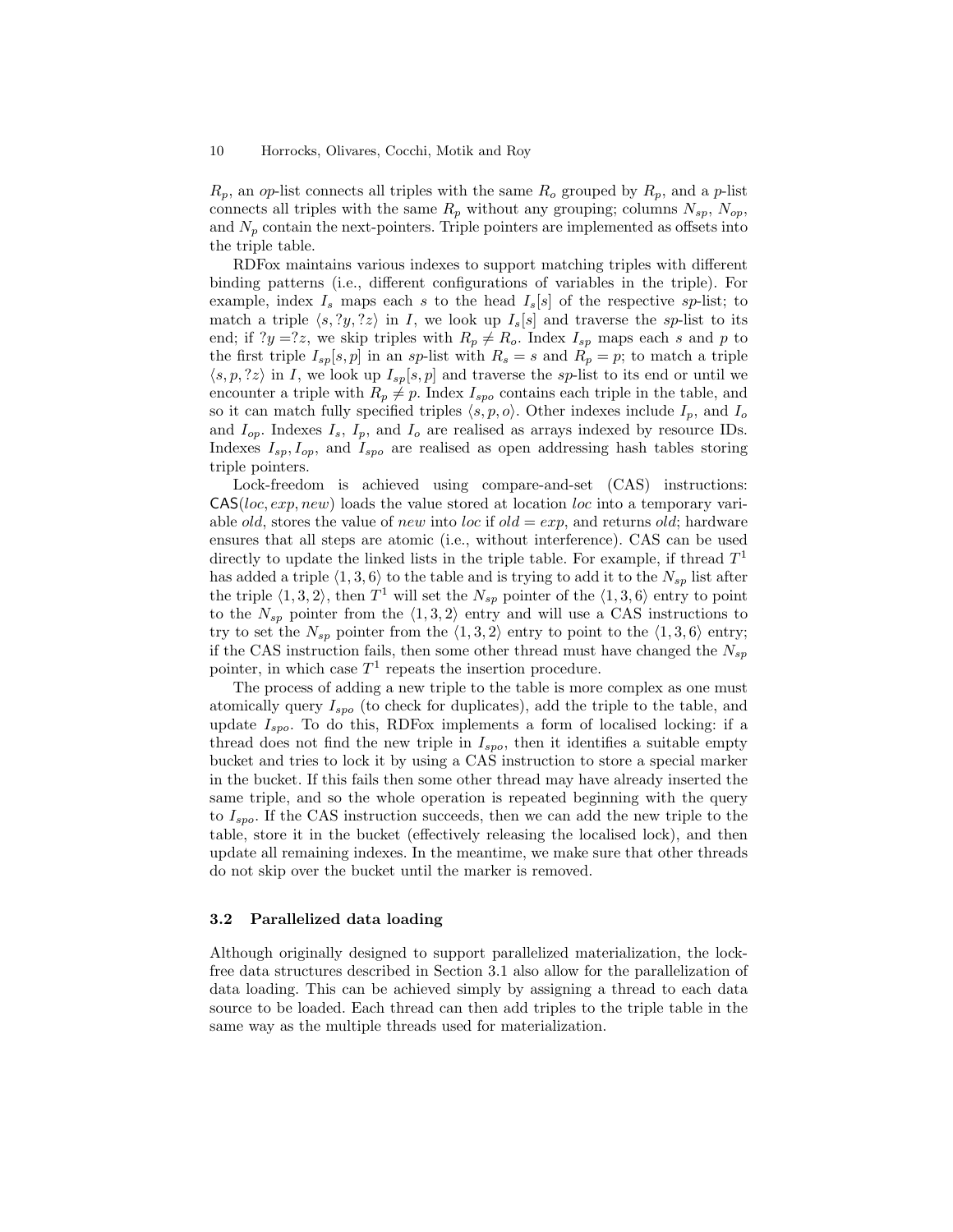Additionally, when data is being loaded from files containing RDF triples in turtle format, each file can use one thread for parsing and multiple threads for adding parsed triples to the triple table. Parsing is single threaded because the syntax of IRIs makes it difficult to parallelize, and in any case parsing is typically much faster than adding triples to the data structures, so a single parser thread can keep several data addition threads fully occupied. If the data is split into multiple files, then these can be loaded in parallel using multiple threads.

### 3.3 SPARQL query answering

The indexed triple table described in Section 3.1 is designed to support efficient (sub)query evaluation during materialisation and so already supports efficient join evaluation in SPARQL query answering. However, SPARQL queries can be (heavily) nested; i.e., the outer level query can have sub-queries as components. A simple example is a query  $Q = Q1$  MINUS  $Q2$ . In this case query Q is made up of two sub-queries  $Q1$  and  $Q2$ , with the answer to  $Q$  being the answer to  $Q1$ minus the answer to  $Q2$ . Note that  $Q1$  and  $Q2$  could themselves contain subqueries and that this nesting of queries can continue to arbitrary depth. In order to make query answering be more efficient and to use less memory we want to evaluate the query "top-down", that is, starting with the outer level queries and working inwards. In our example, a naïve "bottom-up" method would compute the answers to  $Q1$  and  $Q2$ , and then subtract the answer to  $Q2$  from the answer to Q1; however, this would require computing and storing the full answers to both sub-queries. In our "top-down" method we would iterate through the answers to Q1, and for each such answer we would check if it is also an answer to Q2, retaining it as an answer to  $Q$  only if it is not an answer to  $Q2$ . This requires very little storage, and only requires us to check Q2 for tuples that we already identified as answers to Q1. This technique is known in the literature as Sideways Information Passing  $(SIP)$  [1]; in our example, information about answers to  $Q1$ is passed "sideways" to Q2.

The above example is relatively simple, but SPARQL is a large language containing many operators for modifying and combining queries (Filter, Bind, And, Union, Minus, Distinct, Project, etc.) as well as a large number of built-in functions for manipulating values including, e.g., arithmetic functions (plus, minus, etc.), aggregation (sum, max, min, etc.) and string manipulation (concatenate, sub-string, etc.). It is extremely challenging to design a SPARQL query evaluation algorithm that maximises the efficiency benefits of SIP while at the same time guarantees to conform to the SPARQL semantics, i.e., to compute the same answers as would be computed by a naïve bottom-up method. Neumann and Weikum presented a SIP algorithm for basic SPARQL pattern matching queries [15], but this doesn't consider nested queries using some or all of the above mentioned features. RDFox uses a patented algorithm that extends SIP optimisation to arbitrary queries by compiling the query into a tree and introducing variable normalisation and expansion nodes as needed to ensure safe application of SIP [10]. The combination of SIP and the optimised data structures discussed in Section 3.1 allow for extremely efficient evaluation of SPARQL queries: most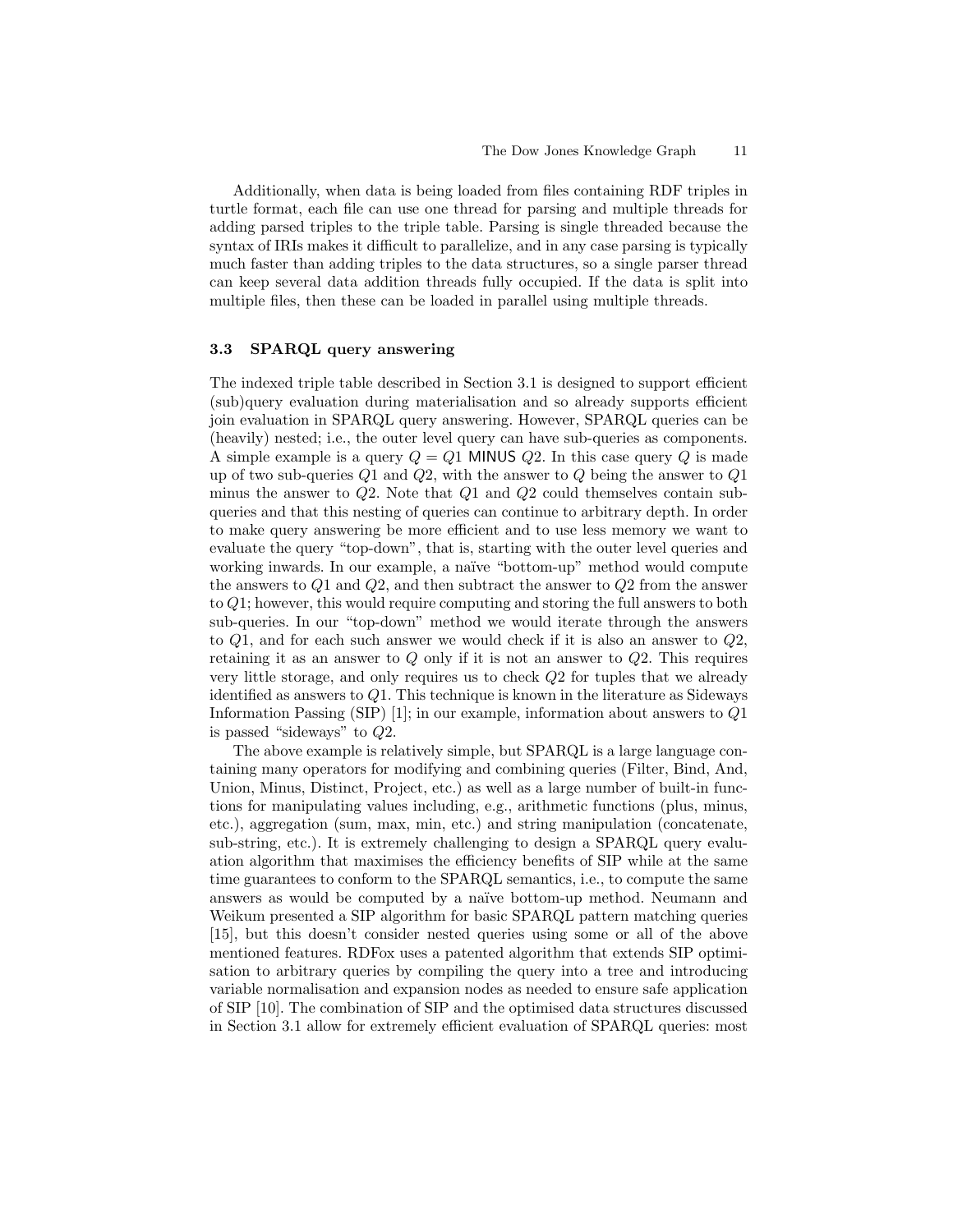queries used in applications of the Dow Jones knowledge graph can be answered in only a few milliseconds, and even the most complex queries require only a few seconds (see Section 4).

### 4 Performance

In this section we present some performance data for RDFox using both standard benchmarks and the Dow Jones knowledge graph.

### 4.1 Test Data and Environments

For standard benchmarks we used both LUBM and WatDiv [4, 2]. We used a version of LUBM with 10,000 universities (LUBM-10k), which comprises approximately 1.3 billion asserted triples, with a further approximately 0.5 billion triples added via materialisation of (rules derived from) the LUBM ontology; the graph for query answering therefore comprises approximately 1.8 billion triples. We used WatDiv 100M, which comprises approximately 150 million asserted triples; WatDiv does not have an ontology. Each benchmark comes with a standard set of test queries. These tests used RDFox 5.4.0 running on a c5.18xlarge AWS instance with 3.0 GHz Intel Xeon processors, 72 vCPUs and 144 GiB of RAM.

For the knowledge graph tests we used the Dow Jones Knowledge Graph (DJKG) described in Section 2.1, which comprises approximately 2.6 billion triples, and a set of three test queries:

- Q1 retrieves all the signals and their properties that were derived from an English language article that was published between 2020-05-24 and 2020-05-26, and that talks about either Africa or North America.
- Q2 retrieves all the signals and their properties that were derived from an English language article that was published between 2020-01-01 and 2020-09-28, and that talks about a company with a given identifier.
- Q3 retrieves the number of different companies in the knowledge graph grouped by identifier type, industry, and country.

Q1 and Q2 are typical application queries; Q3 is not a realistic application query but is designed to stress-test SPARQL query engines. The SPARQL for these queries is too verbose to be given here, but they are available at https: //bit.ly/3qGJS9I along with all non-confidential data. These tests used RDFox 4.0.0 running on a Google Cloud N1 with 4 vCPUs and 125 GB of RAM.

### 4.2 Data Loading

The data was split into multiple files to facilitate parallel loading. In the case of WatDiv and LUBM the data was split into 72 files and loaded using 72 threads; in the case of DJKG the data was split into 4 files and loaded using 4 threads. Table 1 shows the loading time for the three data sets (Time) as well as the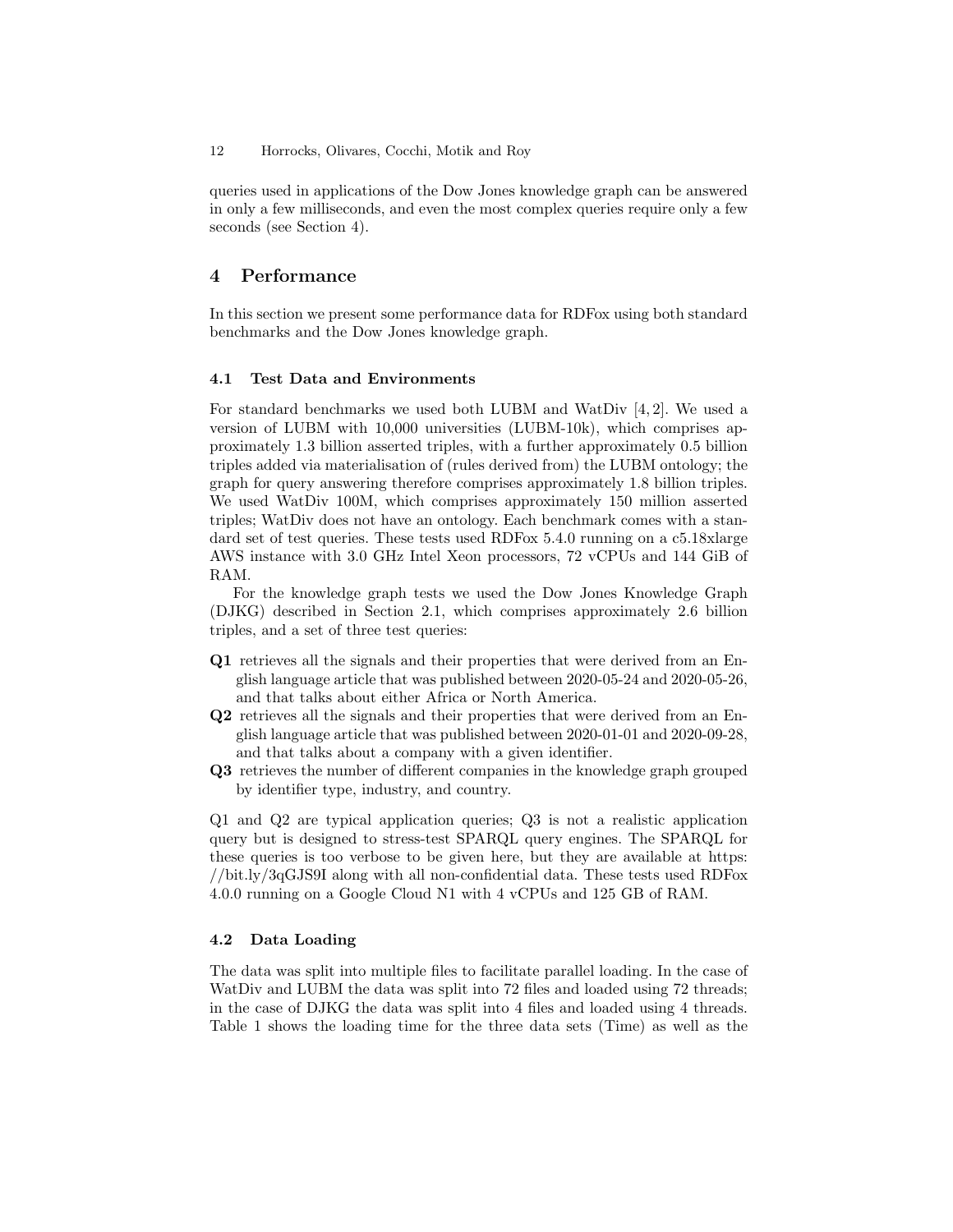| Dataset     | Time    | Threads | T/s       | T/T/s   | Speedup |
|-------------|---------|---------|-----------|---------|---------|
| <b>DJKB</b> | 1.560.0 | 4       | 1,666,667 | 416,667 |         |
| LUBM        | 273.0   | 72      | 4,761,905 | 66,138  |         |
| WatDiv      | 272.3   | 1       | 400,285   | 400,285 | 1.00    |
| WatDiv      | 85.7    | 4       | 1,271,852 | 317,963 | 3.18    |
| WatDiv      | 26.6    | 16      | 4.097.658 | 256,104 | 10.24   |
| WatDiv      | 17.5    | 32      | 6,242,710 | 195,085 | 15.56   |
| WatDiv      | 17.5    | 64      | 6,228,441 | 97,319  | 15.56   |
| WatDiv      | 16.8    | 72      | 6,487,959 | 90,111  | 16.21   |

Table 1. Data loading times

number of threads (Threads), the loading rate in triples per second  $(T/s)$ , the relativised loading rate in triples per thread per second  $(T/T/s)$ , and the speedup relative to a single thread (Speedup) in the WatDiv case.

The same DJKB loading test was repeated using several other knowledge graph systems. RDFox was at least an order of magnitude faster than any of these other systems; unfortunately the licence conditions of these systems mean that we are not able to present their results here.



Fig. 3. Number of threads vs. loading speed (triples per second)

Even the relativised  $(T/T/s)$  loading rates are not directly comparable across different datasets as there may be a large difference in, e.g., the cost of parsing, which can depend on many factors (such as the structure of URIs). In order to give a clearer idea of the effectiveness of parallel loading we therefore repeated the WatDiv loading test using different numbers of threads; these results are also presented in Table 1, and we have additionally plotted  $T/s$  against the number of threads in Figure 3. As we can see, the speedup from 1–32 threads is relatively consistent, with 32 threads giving a nearly 16 times speedup, but there is little or no additional speedup after that. The reasons for this are not fully understood, and are difficult to investigate in a cloud computing environment; however, we believe that there are only 36 physical cores, with the 72 vCPUs coming from hyper-threading, so significant speedup beyond 36 times is not necessarily to be expected.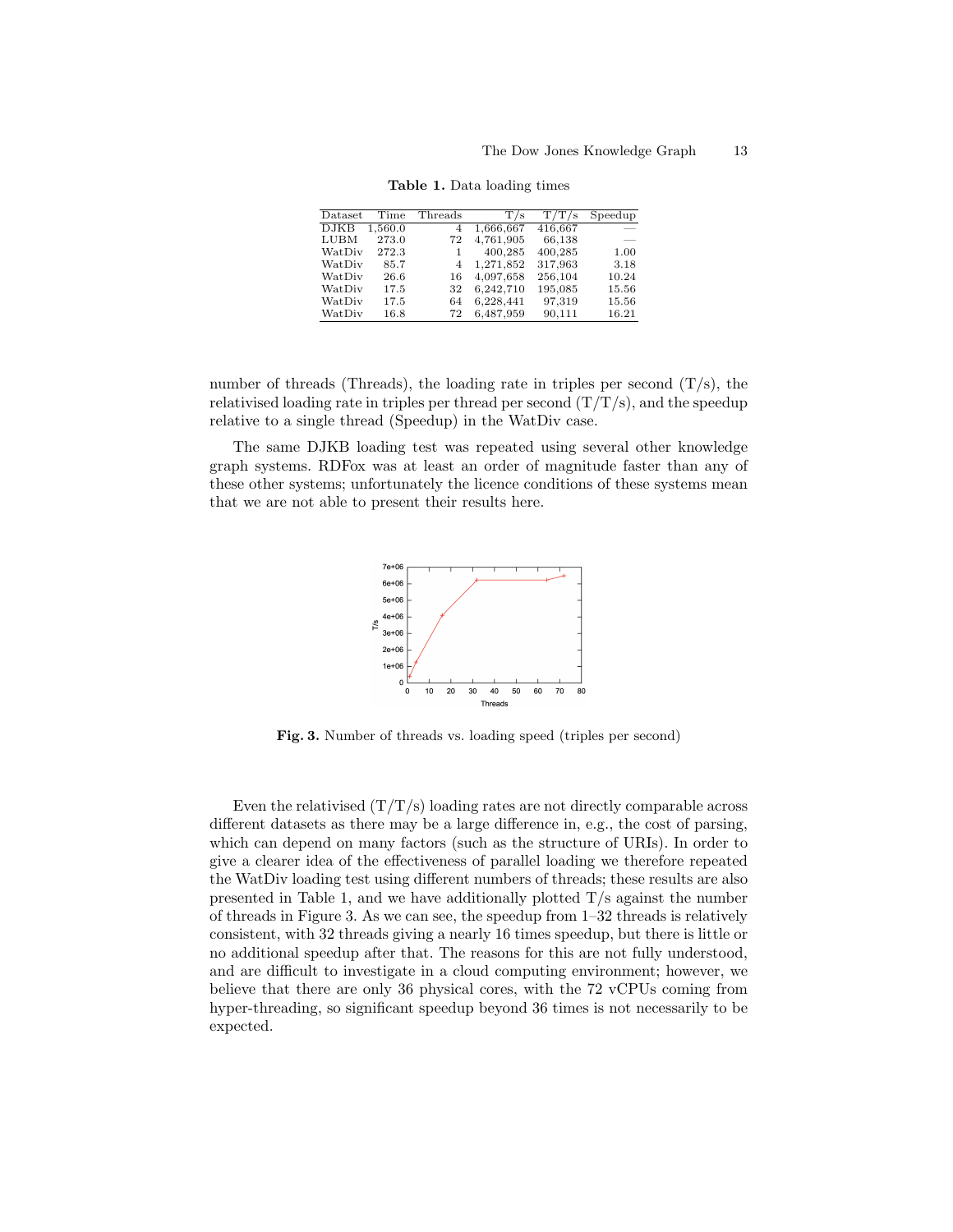| R1<br>R <sub>2</sub><br>R3<br>R5<br>#ans<br>R4<br>Avg<br>Query<br>L1<br>$\overline{2}$<br>1<br>1<br>1<br>1<br>1<br>1<br>L <sub>2</sub><br>16<br>595<br>210<br>60<br>7<br>63<br>24<br>L <sub>3</sub><br>1<br>1<br>1<br>24<br>1<br>1<br>1<br>9<br>L <sub>4</sub><br>603<br>11<br>8<br>20<br>7<br>11<br>L5<br>5<br>958<br>16<br>41<br>12<br>15<br>1<br>S <sub>1</sub><br>1<br>1<br>1<br>6<br>1<br>1<br>1<br>S <sub>2</sub><br>50<br>5<br>249<br>10<br>12<br>19<br>19<br>S <sub>3</sub><br>$\overline{0}$<br>29<br>26<br>33<br>29<br>30<br>29<br>13<br>S4<br>113<br>333<br>233<br>15<br>145<br>30<br>S <sub>5</sub><br>68<br>15<br>17<br>13<br>13<br>11<br>10<br>S <sub>6</sub><br>6<br>15<br>1<br>7<br>81<br>$\overline{4}$<br>11<br>S7<br>$\mathbf{1}$<br>$\overline{1}$<br>$\overline{0}$<br>$\mathbf{1}$<br>1<br>1<br>F1<br>7<br>7<br>6<br>11<br>11<br>4<br>8<br>F2<br>9<br>58<br>6<br>4<br>1<br>4<br>F3<br>7<br>5<br>128<br>5<br>12<br>1<br>F <sub>4</sub><br>5<br>5<br>382<br>4<br>6<br>5<br>6<br>F5<br>43<br>1<br>1<br>1<br>1<br>1<br>1<br>C <sub>1</sub><br>23<br>201<br>30<br>23<br>34<br>20<br>26<br>C <sub>2</sub><br>65<br>62<br>59<br>22<br>140<br>75<br>80<br>C <sub>3</sub><br>4,244,261<br>1,830<br>1,380<br>1,360<br>1,532 |  |       |  |       |                |
|-----------------------------------------------------------------------------------------------------------------------------------------------------------------------------------------------------------------------------------------------------------------------------------------------------------------------------------------------------------------------------------------------------------------------------------------------------------------------------------------------------------------------------------------------------------------------------------------------------------------------------------------------------------------------------------------------------------------------------------------------------------------------------------------------------------------------------------------------------------------------------------------------------------------------------------------------------------------------------------------------------------------------------------------------------------------------------------------------------------------------------------------------------------------------------------------------------------------------------------------|--|-------|--|-------|----------------|
|                                                                                                                                                                                                                                                                                                                                                                                                                                                                                                                                                                                                                                                                                                                                                                                                                                                                                                                                                                                                                                                                                                                                                                                                                                         |  |       |  |       | ms/ans         |
|                                                                                                                                                                                                                                                                                                                                                                                                                                                                                                                                                                                                                                                                                                                                                                                                                                                                                                                                                                                                                                                                                                                                                                                                                                         |  |       |  |       | $\leq$ 1       |
|                                                                                                                                                                                                                                                                                                                                                                                                                                                                                                                                                                                                                                                                                                                                                                                                                                                                                                                                                                                                                                                                                                                                                                                                                                         |  |       |  |       | $<$ 1          |
|                                                                                                                                                                                                                                                                                                                                                                                                                                                                                                                                                                                                                                                                                                                                                                                                                                                                                                                                                                                                                                                                                                                                                                                                                                         |  |       |  |       | $\leq$ 1       |
|                                                                                                                                                                                                                                                                                                                                                                                                                                                                                                                                                                                                                                                                                                                                                                                                                                                                                                                                                                                                                                                                                                                                                                                                                                         |  |       |  |       | $<$ 1          |
|                                                                                                                                                                                                                                                                                                                                                                                                                                                                                                                                                                                                                                                                                                                                                                                                                                                                                                                                                                                                                                                                                                                                                                                                                                         |  |       |  |       | $\leq$ 1       |
|                                                                                                                                                                                                                                                                                                                                                                                                                                                                                                                                                                                                                                                                                                                                                                                                                                                                                                                                                                                                                                                                                                                                                                                                                                         |  |       |  |       | $\leq$ 1       |
|                                                                                                                                                                                                                                                                                                                                                                                                                                                                                                                                                                                                                                                                                                                                                                                                                                                                                                                                                                                                                                                                                                                                                                                                                                         |  |       |  |       | $\leq$ 1       |
|                                                                                                                                                                                                                                                                                                                                                                                                                                                                                                                                                                                                                                                                                                                                                                                                                                                                                                                                                                                                                                                                                                                                                                                                                                         |  |       |  |       |                |
|                                                                                                                                                                                                                                                                                                                                                                                                                                                                                                                                                                                                                                                                                                                                                                                                                                                                                                                                                                                                                                                                                                                                                                                                                                         |  |       |  |       | 11             |
|                                                                                                                                                                                                                                                                                                                                                                                                                                                                                                                                                                                                                                                                                                                                                                                                                                                                                                                                                                                                                                                                                                                                                                                                                                         |  |       |  |       | $<$ 1          |
|                                                                                                                                                                                                                                                                                                                                                                                                                                                                                                                                                                                                                                                                                                                                                                                                                                                                                                                                                                                                                                                                                                                                                                                                                                         |  |       |  |       | $<$ 1          |
|                                                                                                                                                                                                                                                                                                                                                                                                                                                                                                                                                                                                                                                                                                                                                                                                                                                                                                                                                                                                                                                                                                                                                                                                                                         |  |       |  |       |                |
|                                                                                                                                                                                                                                                                                                                                                                                                                                                                                                                                                                                                                                                                                                                                                                                                                                                                                                                                                                                                                                                                                                                                                                                                                                         |  |       |  |       |                |
|                                                                                                                                                                                                                                                                                                                                                                                                                                                                                                                                                                                                                                                                                                                                                                                                                                                                                                                                                                                                                                                                                                                                                                                                                                         |  |       |  |       | ${<}1\,$       |
|                                                                                                                                                                                                                                                                                                                                                                                                                                                                                                                                                                                                                                                                                                                                                                                                                                                                                                                                                                                                                                                                                                                                                                                                                                         |  |       |  |       | $<$ 1          |
|                                                                                                                                                                                                                                                                                                                                                                                                                                                                                                                                                                                                                                                                                                                                                                                                                                                                                                                                                                                                                                                                                                                                                                                                                                         |  |       |  |       | $<$ 1          |
|                                                                                                                                                                                                                                                                                                                                                                                                                                                                                                                                                                                                                                                                                                                                                                                                                                                                                                                                                                                                                                                                                                                                                                                                                                         |  |       |  |       | $<$ 1          |
|                                                                                                                                                                                                                                                                                                                                                                                                                                                                                                                                                                                                                                                                                                                                                                                                                                                                                                                                                                                                                                                                                                                                                                                                                                         |  |       |  |       | $<$ 1          |
|                                                                                                                                                                                                                                                                                                                                                                                                                                                                                                                                                                                                                                                                                                                                                                                                                                                                                                                                                                                                                                                                                                                                                                                                                                         |  |       |  |       | $\overline{4}$ |
|                                                                                                                                                                                                                                                                                                                                                                                                                                                                                                                                                                                                                                                                                                                                                                                                                                                                                                                                                                                                                                                                                                                                                                                                                                         |  | 1,640 |  | 1,450 | $^{<1}$        |

Table 2. Results on WatDiv 100M benchmark (times in ms)

# 4.3 Query Answering

The results on the WatDiv queries are presented in Table 2. For each query we give the number of answers  $(\text{#ans})$ , the time to return all answers in 5 separate runs (R1–R5), and the average time (Avg); we also give the average time per answer (ms/ans). All times are in milliseconds. As can be seen, RDFox answers most queries in only a few milliseconds; query C3 takes an average of 1,532ms, but this is mainly due to the time taken to return over 4 million answers. The average time per answer is less than 1ms in most cases, and never more than 11ms.

Table 3. Results on LUBM 10k benchmark (times in ms)

| Query          | $\#ans$     | $t-1$          | $t-10$ | $t-100$ | $t$ -all | $\text{ms}/\text{ans}$ |
|----------------|-------------|----------------|--------|---------|----------|------------------------|
| q1             | 4           | $\overline{2}$ |        |         |          | 0.21                   |
| q2             | 2,528       | 1.440          | 2,210  | 17,800  | 459,000  | 181.57                 |
| q3             | 6           |                |        |         |          | 0.11                   |
| q <sub>4</sub> | 34          |                |        |         |          | 0.01                   |
| q5             | 719         |                |        |         |          | 0.00                   |
| q6             | 104,403,077 |                |        |         | 68,933   | 0.00                   |
| q7             | 67          |                |        |         |          | 0.01                   |
| q8             | 7.790       |                |        |         | 39       | 0.01                   |
| q9             | 2,721,773   |                |        | 5       | 128,000  | 0.05                   |
| q10            | 4           |                |        |         |          | 0.13                   |
| q11            | 224         |                |        |         |          | 0.00                   |
| q12            | 15          | 2              |        |         |          | 0.03                   |
| q13            | 46,366      |                |        |         | 303      | 0.01                   |
| q14            | 79,211,095  |                |        |         | 37,733   | 0.00                   |

The results on the LUBM queries are presented in Table 3. For each query we give the number of answers  $(\text{#ans})$ , the time to return the first answer (t-1), the first 10 answers (t-10), the first 100 answers (t-100) and all answers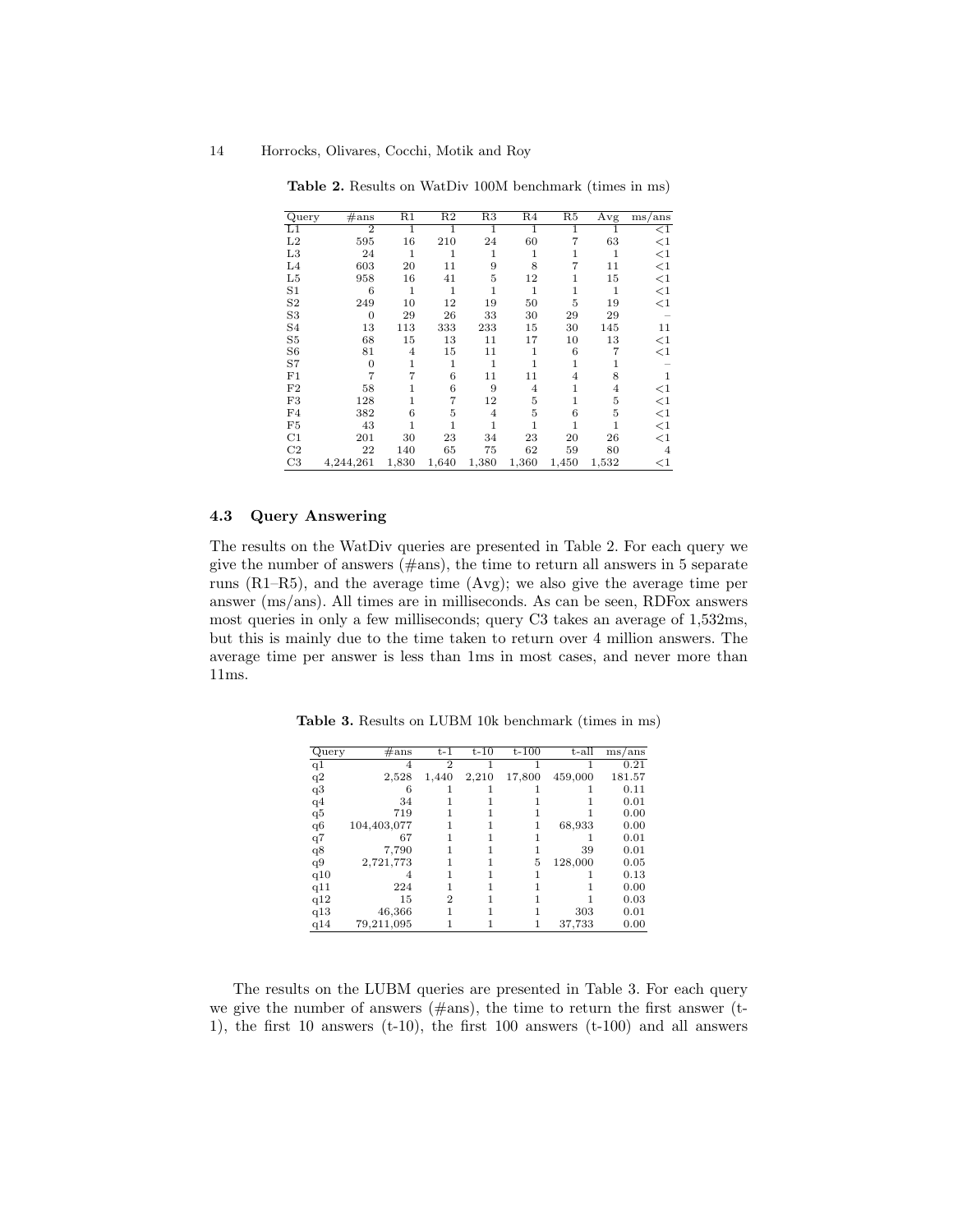(t-all); we also give the average time per answer (ms/ans). All times are in milliseconds. Most of the queries are relatively easy for RDFox, with all answers being returned within 1s, and in most cases in less than 1ms. Queries q6, q9 and q14 take several seconds to fully evaluate, but this is only because of the very large numbers of answers, ranging from 2.7 million up to more than 104 million; the times to return the first 100 answers, and the times per answer, are still in the (sub) millisecond range. Query q2 is the only query that can be considered non-trivial; this is a "triangle" query, where there is no query plan that can avoid computing a very large intermediate result that is subsequently pruned by other query atoms. Even on this query, RDFox returns the first answer in only 1.4s, and returns subsequent answers at a rate of approximately one every 180ms.

For the three DJKB test queries, the average execution time for RDFox was 300ms for Q1, 12ms for Q2 and 10,700ms for Q3. As mentioned in Section 4.1, Q3 is not a realistic query but has been designed as a stress test. The same test was again repeated with several other knowledge graph systems; RDFox was always at least an order of magnitude faster and in some cases several orders of magnitude faster.

# 5 Discussion and Future Directions

Using a knowledge graph at Dow Jones has had many advantages: it facilitates the integration of data from multiple heterogeneous sources, SPARQL queries provide a powerful and flexible mechanism for accessing information, and this can be used to power a wide range of internal processes and user facing products.

Constructing and maintaining a large knowledge graph can be computationally challenging, as can answering SPARQL queries over the graph. However, RDFox boasts several features that help it to perform well on these tasks, in particular lock-free data structures, parallelised data loading, incremental data updates and a highly optimised SPARQL engine. As a result it can load the entire 2.6 billion triple data set in only 26 minutes and can answer typical application queries in only a few milliseconds.

Currently, the majority of the data in the knowledge graph is kept up to date by simply reloading it on a regular basis (once per month). This is feasible given RDFox's fast loading time, but is clearly not ideal. Dow Jones developers are therefore working an a rearchitected system in which RDFox is connected directly to data sources (a feature already supported by RDFox) and the graph is automatically updated whenever the source data changes.

So far the knowledge graph has mainly been used as part of internal processes such as the extraction of signals from news feed articles and the maintenance of competitor relationships data. Work is underway to integrate the knowledge graph into a wider range of internal processes, for example to support the Risk and Compliance team, and into existing customer facing products. It is also planned to develop several new and more powerful applications that were previously infeasible due to data integration issues and/or query performance issues. One specific goal is to increase customer engagement by providing user specific recommendations for relevant articles in news feeds.